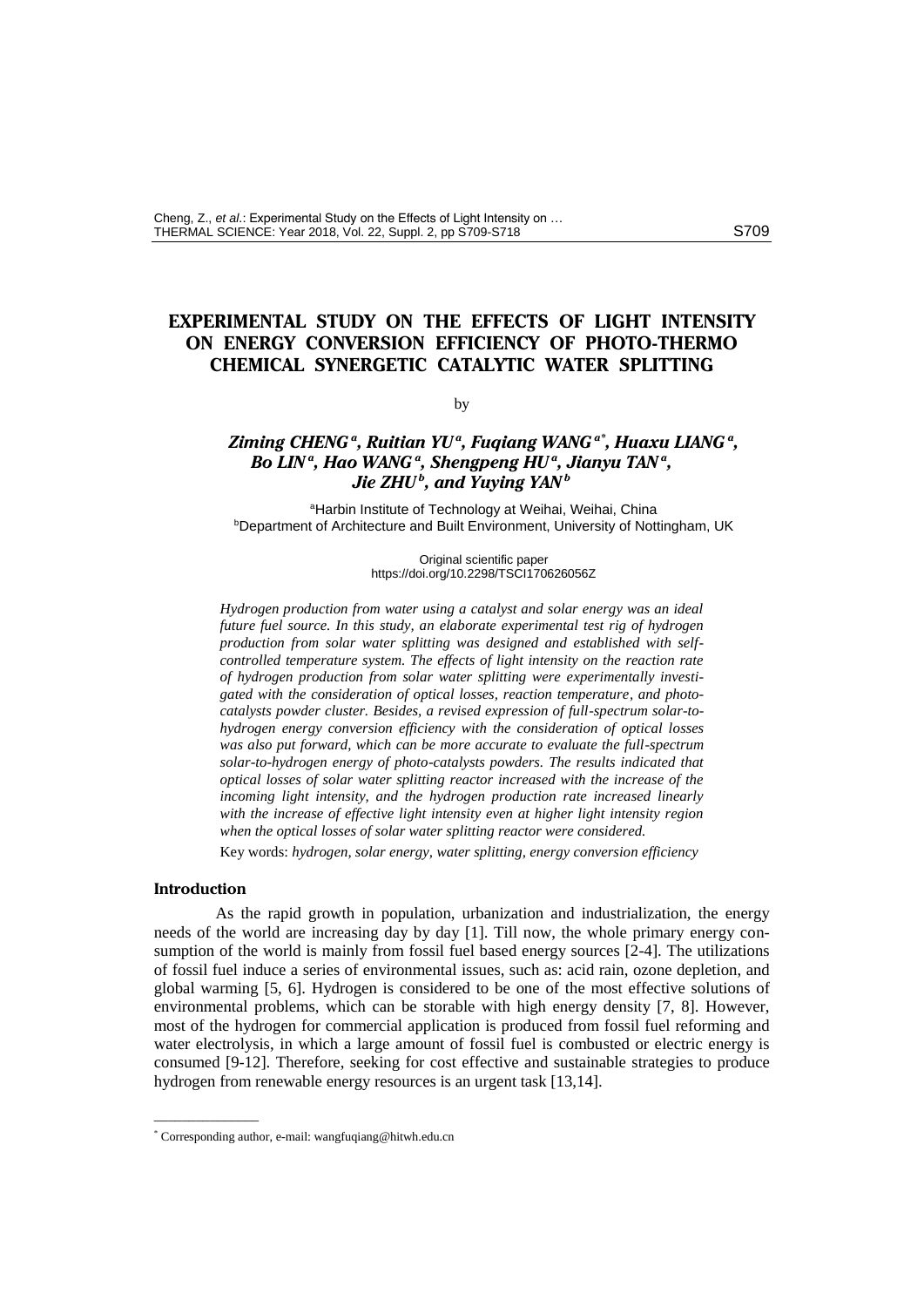Taking advantage of the abundance in solar energy for hydrogen production without any green house gas emissions and pollutions has attracted strong interests[15-18]. Photocatalytic water splitting in to  $H_2$  and  $O_2$  using semiconducting catalysts has attracted much interests due to the potential of this technology, as well as the great economic and environmental interest for the production of the clean fuel  $H_2$  from water using solar energy [19]. Photocatalytic water splitting to produce hydrogen using semiconductor materials as photo-catalyst dates back to 1972 when Fujishima and Honda demonstrated the potential of  $TiO<sub>2</sub>$  semiconductor materials to split water into  $H_2$  and  $O_2$  [20]. During the past years, a large amount of photo-catalysts had been developed to split water into  $H_2$  and  $O_2$  with relative high energy conversion efficiencies under UV and visible light illumination [21].

Although many photocatalytic systems based on metal oxides had been developed for the water splitting, most of them required ultra violet light due to the large band gap of these semiconductor materials [22, 23]. As nearly half of the solar energy incident to the Earth's surface lied in the visible spectrum region, it was essential to use visible light efficiently to produce  $H_2$  on a large scale by photocatalytic water splitting. Maximum solar conversion efficiency for photocatalytic water splitting with a quantum efficiency of 100% can be calculated using the standard solar spectrum. Even if all ultra violet light up to 400 nm can be utilized, the full-spectrum solar conversion efficiency would be only up to 2%, which was similar to the maximum conversion efficiencies of photosynthesis in green plants under normal environmental conditions (1-2%) [24]. Therefore, the full-spectrum solar-to-hydrogen energy conversion efficiency (ECE) was more suitable to be used to evaluate the effective utilization of solar energy during the photocatalytic water splitting process. The conventional definition of full-spectrum solar-to-hydrogen ECE for hydrogen production from solar water splitting  $E_c$  was expressed [25]:

$$
E_{\rm c} = \frac{\Delta G_{\rm H_2}^0 R_{\rm H_2}}{I_{\rm T} A} \tag{1}
$$

where  $\Delta G_{\text{H}_2}^0$  [Jmol<sup>-1</sup>] delegated the standard Gibbs energy for the chemical reaction forming  $H_2$ ,  $R_{H_2}$  [mols<sup>-1</sup>] denoted the rate at which the products were formed,  $I_T$  [Wm<sup>-2</sup>] was the total incoming light irradiance, and the symbol  $A \text{ [m}^2\text{]}$  was the irradiated area.

The researchers had developed a fully integrated system of nanoscale photoelectrodes assembled from inorganic nanowires for direct solar water splitting, and the artificial photosynthetic system comprised two semiconductor light absorbers with large surface area, an interfacial layer for charge transport, and spatially separated co-catalysts to facilitate the water reduction and oxidation. Under simulated sunlight, a 0.12% full-spectrum solar-tofuel conversion efficiency was achieved, which can be comparable to that of natural photosynthesis [26]. The full-spectrum solar-to-hydrogen ECE of at least 0.8% had been obtained in the hydrogen production from solar water splitting by Houlihan *et al.* [27], where  $TiO<sub>2</sub>$ semiconductor electrodes were prepared by heat-treatment of titanium metal foils. The experimental results obtained by Houlihan *et al*. [27] indicated the possibility of utilizing a greater portion of the solar spectrum, thereby increasing overall conversion efficiency even further. The  $Cd_{1-x}Z_{n_x}S$  solid solution with nanotwin structures were synthesized by Liu *et al.* [28] for photo catalysis of water splitting, and the twins in  $Cd_{1-x}Zn_xS$  solid solution had exhibit superior photocatalytic activities under visible light irradiation (430 nm) without noble metal cocatalysts, the ECE under direct solar irradiation (with infrared light filtered by water) was as high as 6.0%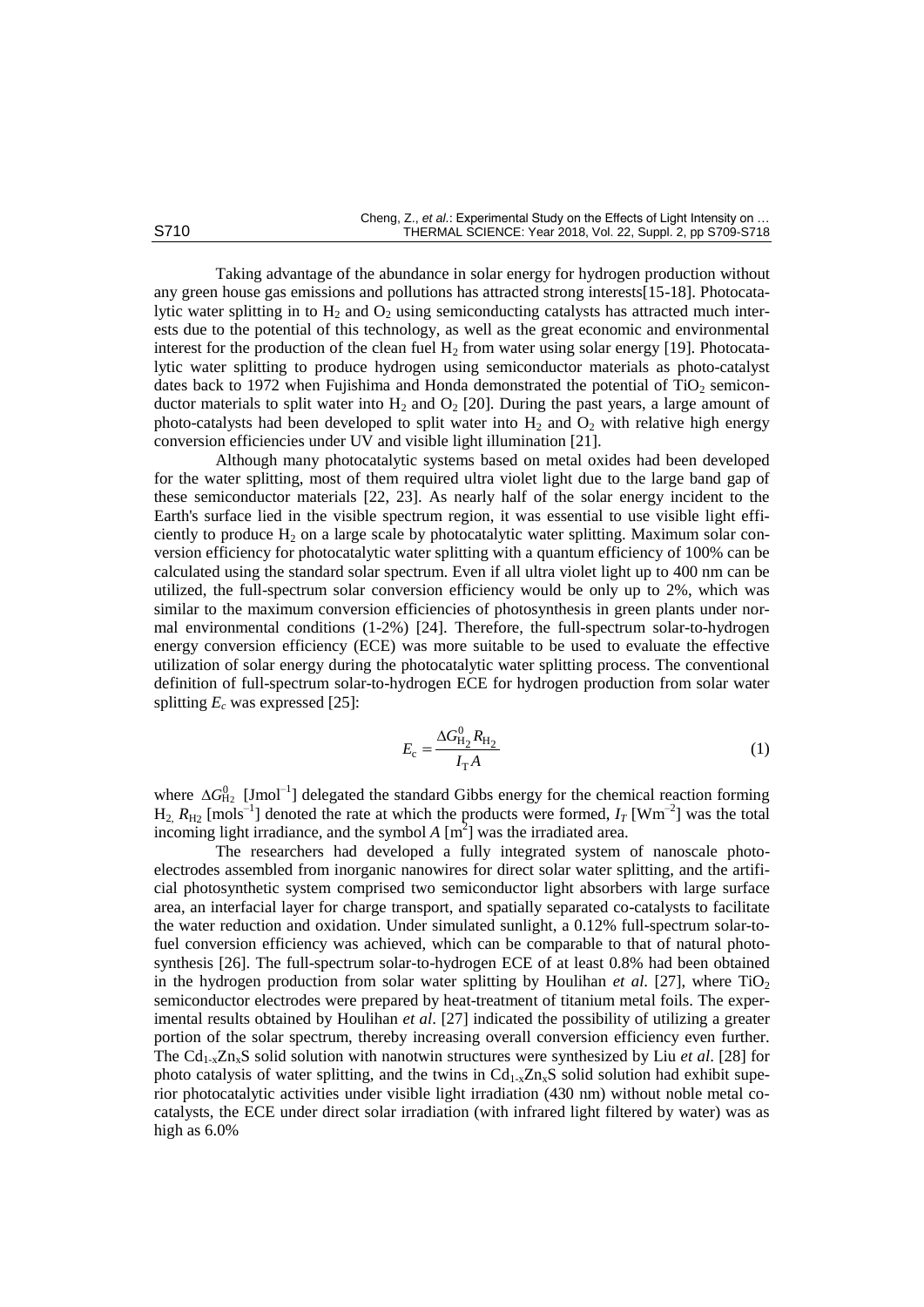As known, the reaction rate of photocatalytic water splitting was not only highly dependent on the photo catalysts, but also dependent on test conditions, such as reaction temperature and light intensity [29-31]. In fact, the effects of reaction temperature on the reaction rate of photocatalytic water splitting still had controversial arguments and cannot reach a consensus. Liu *et al*. [32] regarded that the increase of reaction temperature can induce the increase of energy losses of photo-excited electrons and positive holes from the standpoint view of thermodynamics for a single electron-hole pair, and the increase of reaction temperature would be negative to the photo catalysts in theory. However, the experimental results conducted by Ritterskamp *et al*. [33] indicated that higher hydrogen production efficiencies can be obtained with the increase of reaction temperature, where titanium disilicide  $(TIS<sub>12</sub>)$ was adopted as photo catalyst for water splitting.

Besides temperature, the effects of light intensity on the reaction rate of photocatalytic water splitting also had controversial viewpoints. Domen [34] was the pioneer to investigate the light intensity dependence in photocatalytic decomposition of water over  $K_4Nb_6O_{17}$ . Their experimental results indicated that the reaction rate of photocatalytic water splitting increased linearly with light intensity in the lower light intensity region. Sacrificial hydrogen

productions from formaldehyde with Pt-TiO<sup>2</sup> photo catalyst under different solar light intensities were measured by Chowdhury *et al*. [35], and the light intensity of simulated sunlight varied in the range of 300  $W/cm<sup>2</sup>$  to 1000 W/cm<sup>2</sup>. Their experimental results indicated that the reaction rate of photocatalytic water splitting followed power-law dependence on light intensity. However, the latest experimental test conducted by Liu *et al*. [36] indicated that the photo catalysis reaction rate grew exponential with light intensity, fig. 1. It should be noted the light intensity was very low and varied in the range of 34.2 W/cm<sup>2</sup> to 47.4 mW/cm<sup>2</sup> with only three tested points [36].



**Figure 1. Effects of radiation intensity on photo catalysis tested by Liu** *el al***. [36]**

Based on the previous literature survey, it can be concluded that the effects of light intensity on the reaction rate of hydrogen production from solar water splitting still had controversial viewpoints. Besides, the effects of optical losses were not considered in the previous studies when the effects of light intensity on the reaction rate of photocatalytic water splitting were investigated. As illustrated previously, the reaction rate of hydrogen production from solar water splitting was influenced by several factors, such as: light intensity, reaction temperature, particle size, and rotation rate of magnetic stirring. In this study, an elaborate experimental test rig was designed and established with self-controlled temperature system and ultrasonic system, which can test one influence factor while the other influence factors can be kept constant. The effects of light intensity on the reaction rate of hydrogen production from solar water splitting were experimentally investigated with the consideration of optical losses. A fitting expression of hydrogen production rate with the change of light intensity was put forward with the consideration of optical losses. Besides, the revised expression of fullspectrum solar-to-hydrogen ECE with the consideration of optical losses was also put forward in this study.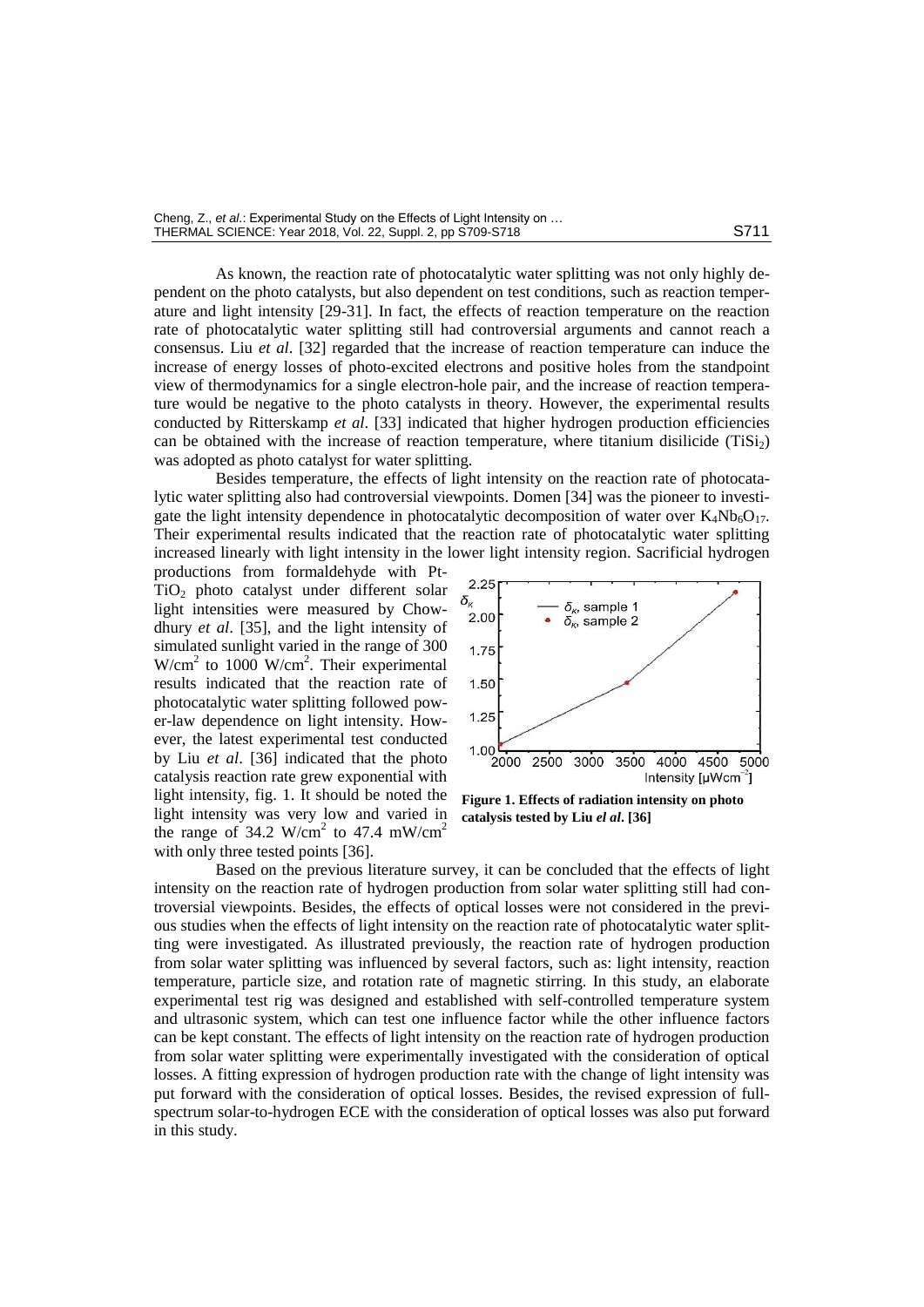# **Test rig of hydrogen production from solar water splitting reaction**

In this study, an elaborate hydrogen production for solar water splitting reaction test rig was designed and established. The schematic of photocatalytic water splitting reactor placed in a constant-temperature water bath which was irradiated by Xenon light source was shown in fig. 2. A glass photocatalytic water splitting reactor with a high transmissivity quartz



**Figure 2. Schematic of photocatalytic water splitting reactor placed in a constant-temperature water bath which was irradiated by Xenon light** 

cover was used to position the samples. A constant-temperature water bath system was designed to accurately control the temperature of photocatalytic water splitting reactor (55 °C in this study). Solutions with photo catalyst powders were dispersed by a magnetic stirrer in an aqueous (100 mL) containing ethylene glycol,  $(CH_2OH)_2$ , 0.02 mL, as electron donors. A magnetic stirrer with rotation speed display was adopted to disperse the photo catalyst powders, which can guarantee the rotation speed (700 rmp) to be the same for each test case.

The photo catalyst powder was irradiated by a concentrated solar simulator through from a 300 W Xenon light source

(CEAULIGHT, CEL-HXF300). The spectral range of the Xenon light source was 300~2500 nm. The output power of ultraviolet light  $(\leq 390 \text{ nm})$  of the Xenon light source was 2.6 W and the output power of infrared light (>770 nm) of the Xenon light source was 28.8 W.

A 0.5 wt.%-Pt co-catalyst for the promotion of hydrogen evolution was photodeposited *in situ* on the photo catalyst TiO<sub>2</sub> (Degussa-P25, average particle size of 21 nm) from the precursor of  $H_2PtCl_6 \cdot 6H_2O$ . The amount of  $H_2$  gas was detected using online gas chromatograph equipped with a thermal conductivity detector (GC-TCD) while  $N_2$  was purged as carrier (CEAULIGHT, GC7920). An intense-light power-density meter (CEAULIGHT, CEL-NP2000-2) was used to monitor the light irradiance from the Xenon light source. The spectral response range of power-density meter is 0.19-2.5 μm with uniformity of 2.7%, and the resolution of power-density meter was 0.1 μW with less than 5% measurement errors. Before inhaling  $H<sub>2</sub>$  to the GC-TCD, a condenser was adopted to condense the vapor pipeline to avoid damaging the GC-TCD by steam. Photographs of the hydrogen production for solar water splitting reaction test rig set up in Harbin Institute of Technology were presented in fig. 3.



**Figure 3. Photographs of the hydrogen production for solar water splitting reaction test rig set-up in Harbin Institute of Technology; (a) Reactor, (b) Xenon light source, (c) GC-TCD, and (d) Power-density meter**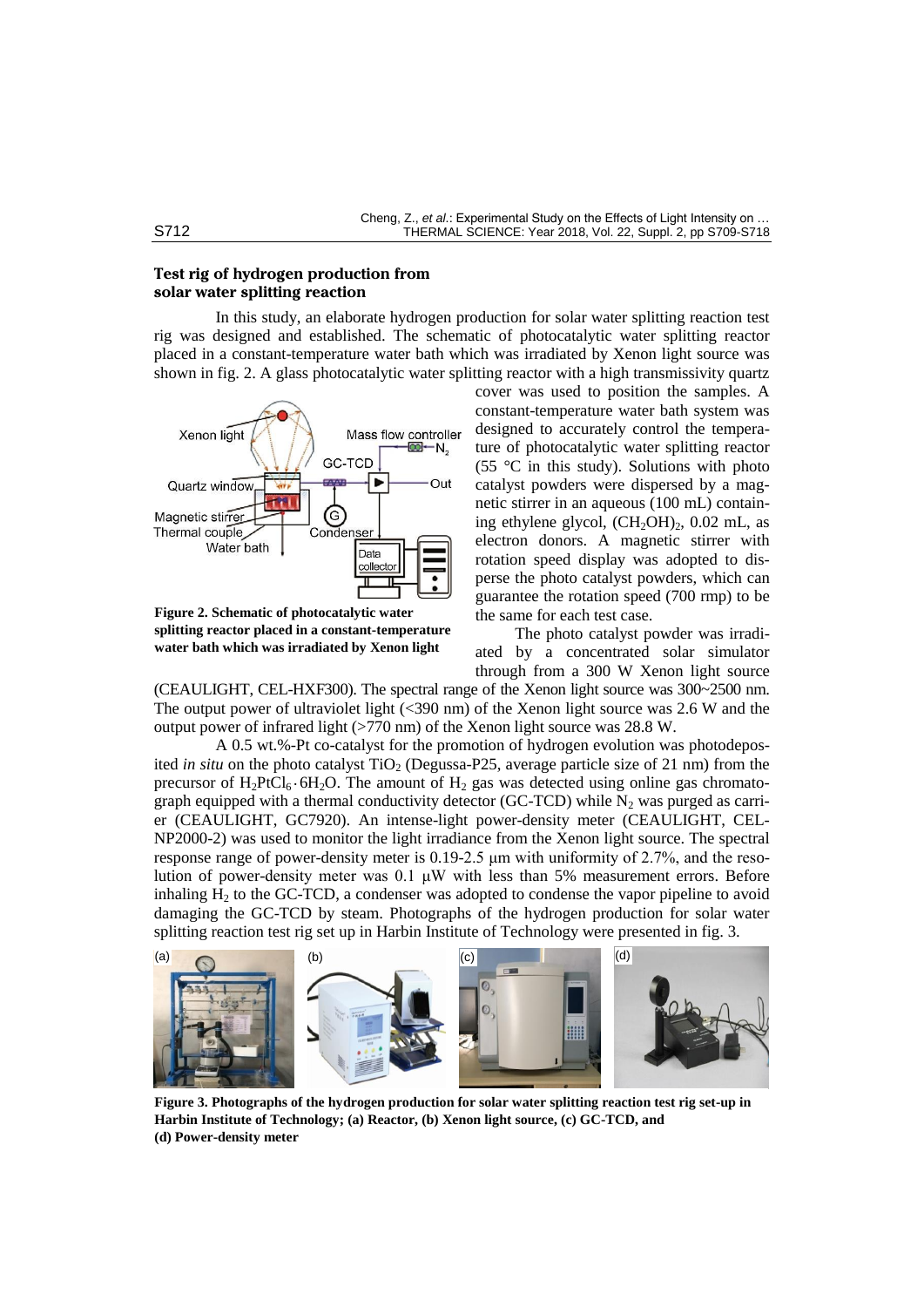Cheng, Z., *et al*.: Experimental Study on the Effects of Light Intensity on … THERMAL SCIENCE: Year 2018, Vol. 22, Suppl. 2, pp S709-S718

## **Characterization of photo-catalyst samples**

Figure 4 presented the TEM and HRTEM images of the obtained  $Pt/TiO<sub>2</sub>$  nanoparticles. As shown in this figure, the average diameter of the nanoparticles was  $\sim$ 21 nm, and Pt nanoparticles with average diameter of ca.  $10{\text -}25$  nm were observed on the surface of TiO<sub>2</sub>

nanoparticles. Figure 4 also exhibited the HRTEM image of the nanoparticles, the clear lattice fringe with a spacing of 0.428 nm and 0.237 nm can be matched well with the (002) and (112) plane of tetragonal TiO2, respectively. Meanwhile, the fringe spacing of 0.196 nm matched well with the (200) plane of Pt.



**Figure 4. The TEM and HRTEM images of the obtained photo-catalyst nanoparticles**

## **Results and discussion**

# *Effects of light intensity on hydrogen production*

In this study, the effects of light intensity on hydrogen production from solar water splitting reaction were investigated while the photo-catalysts powders were oscillated by ultrasonic before test to eliminate the cluster of photo catalyst powders. The photo catalyst powders (0.01 g) were immersed in 3 mL water and oscillated two minutes every two minutes for three times by ultrasonic wave to prevent the cluster of photo catalyst powders before solar water splitting reaction. The variation of light intensity was controlled by changing the current of the Xenon light source. Five cases were selected, 10 A, 12.5 A, 15 A, 17.5 A, and 20 A. The light intensity on the top surface of solar water splitting reactor was monitored by power-density meter. Besides, the optical losses on the bottom surface and side surfaces of solar water splitting reactor were also monitored as the solutions in the reactor cannot totally absorb the incoming sunlight. The light intensities on the top surface, bottom surface and side surfaces of the solar water splitting reactor under different currents of the Xenon light source were listed in tab. 1. As seen in this paper, the optical losses increased with the increase of the incoming light intensity, and the optical losses of the solar water splitting reactor need to be considered.

| Current, A                      | 10     | 12.5   |        | 17.5   | 20     |
|---------------------------------|--------|--------|--------|--------|--------|
| $I_{\rm T}$ [Wm <sup>-2</sup> ] | 3800   | 4860   | 6500   | 8360   | 10600  |
| $I_{\rm B}$ [Wm <sup>-2</sup> ] | 164    | 217    | 281    | 393    | 460    |
| $I_{S-L}$ [Wm <sup>-21</sup>    | 41.8   | 46.2   | 63.7   | 91.2   | 114.5  |
| $I_{S-R}$ [Wm <sup>-2</sup> ]   | 40.6   | 52.4   | 71.6   | 100.9  | 130.9  |
| $I_{\rm E}$ [Wm <sup>-2</sup> ] | 3368.8 | 4323.2 | 5780.2 | 7344.0 | 9344.1 |

**Table 1. Light intensities on the surfaces of solar water splitting reactor under different currents of the Xenon light source**

Figure 5 presented the time courses of  $H_2$  evolution catalyzed by photo-catalysts powders with different incoming light intensities under 300 W Xenon light source irradiation. As shown in this figure, the light intensity variation had significant impacts on  $H_2$  production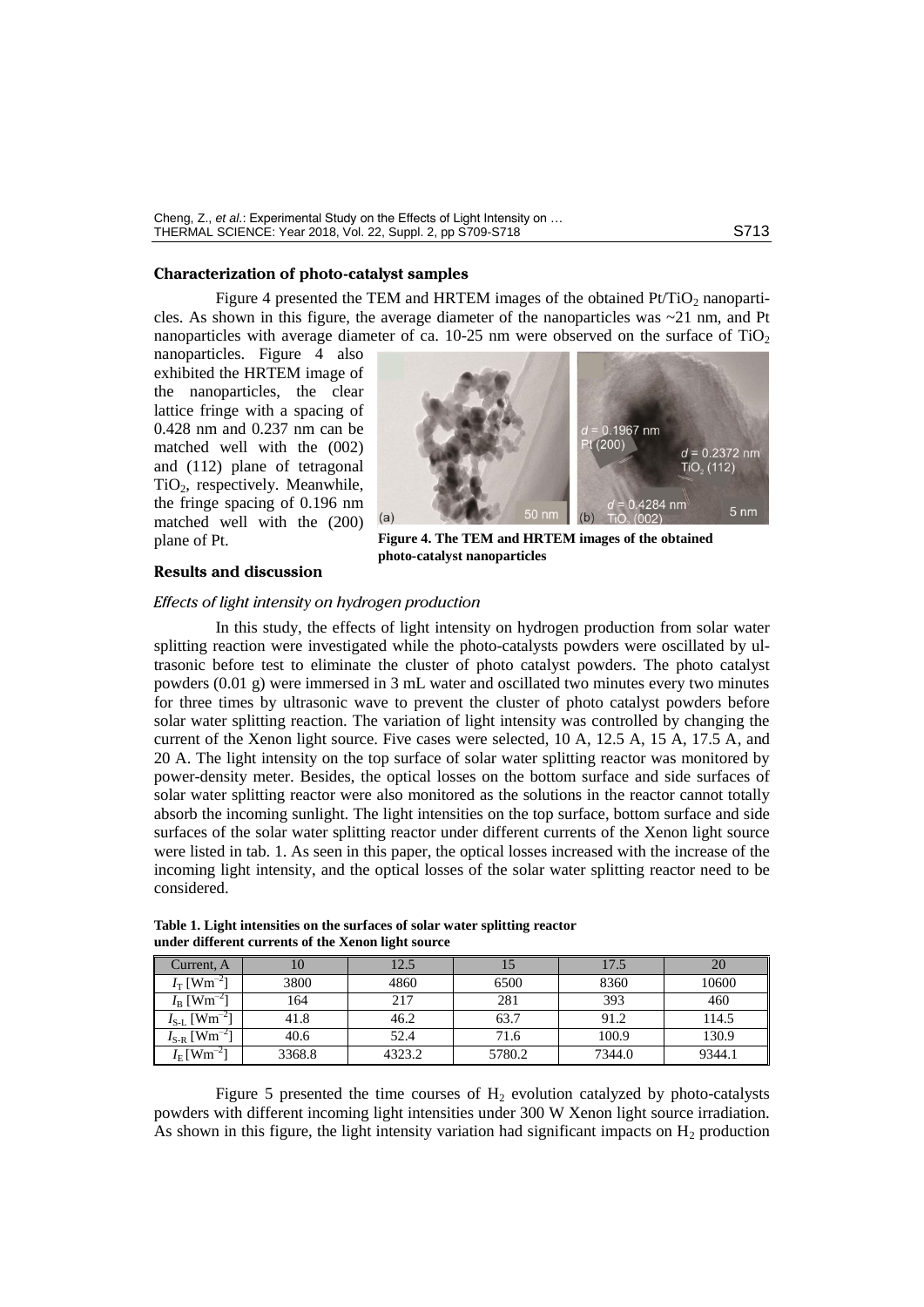

**Figure 5. Time courses of H<sup>2</sup> evolution catalyzed by photo-catalysts powders with different incoming light intensities**

during the solar water splitting reaction. The total amount of  $H_2$  production in the tested five hours increased with the increase of light intensity. Figure 5 also presented that the  $H_2$  production rate in the first hour was much higher than that in the following hours. For example, the  $H_2$  production rate was 367.83 mL/h/g in the first hour when the light intensity was 8360 W/m<sup>2</sup>, while it decreased to 205.24 mL/h/g, 207.19 mL/h/g, 193.70 mL/h/g and 202.31 mL/h/g in the following four hours, respectively.

This phenomenon can be explained as follows: the photo-catalysts powders (average particle diameter was 21 nm) was a kind of colloidal dispersion (1~100 nm) which

was easy to cluster at a long time of magnetic stirring, the hydrogen production at the following hours which was lower than that in the first hour was induced due to the reason that the cluster of photo-catalysts powders in the following hours.

In order to obtain a more accurate fitting expression between hydrogen production rate and light intensity with the elimination of the clusters of photo-catalysts powders, the hydrogen production in the first hour under different light intensity was adopted. The hydrogen production rate variation with the increase of light intensity without the consideration of optical losses was shown in fig. 6. As seen in this figure, the hydrogen production rate did not increase linearly with the increase of light intensity. A fitting expression between hydrogen

production rate and light intensity with maximum relative error 8.98% was put forward:  
\n
$$
M_{\text{H2}} = 835.016 \left[ 1 - \exp(-6.59013 \cdot 10^{-5} I_{\text{T}}) \right]
$$
\n(2)

As seen from the above equation, hydrogen production rate varied exponentially with the increase of light intensity when the optical losses were not considered.



**Figure 6. The H<sup>2</sup> production rate variation with the increase of light intensity without the consideration of optical losses**

As known, the light intensity used in this study was much higher than the maximum light intensity  $(1000 \text{ W/m}^2)$  adopted by Domen [34] and Chowdhury *et al*. [35]. The experimental results obtained in this study shared the same conclusion with those obtained by Domen [34] and Chowdhury *et al*. [35] that the hydrogen production rate did not vary linearly with the increase of light intensity at higher light intensity region.

However, these fitting expressions did not consider the effects of optical losses of the solar water splitting reactor. The used light intensities in the above analysis as well as Domen [34] and Chowdhury *et al*. [35] were the values on the top surfaces of reac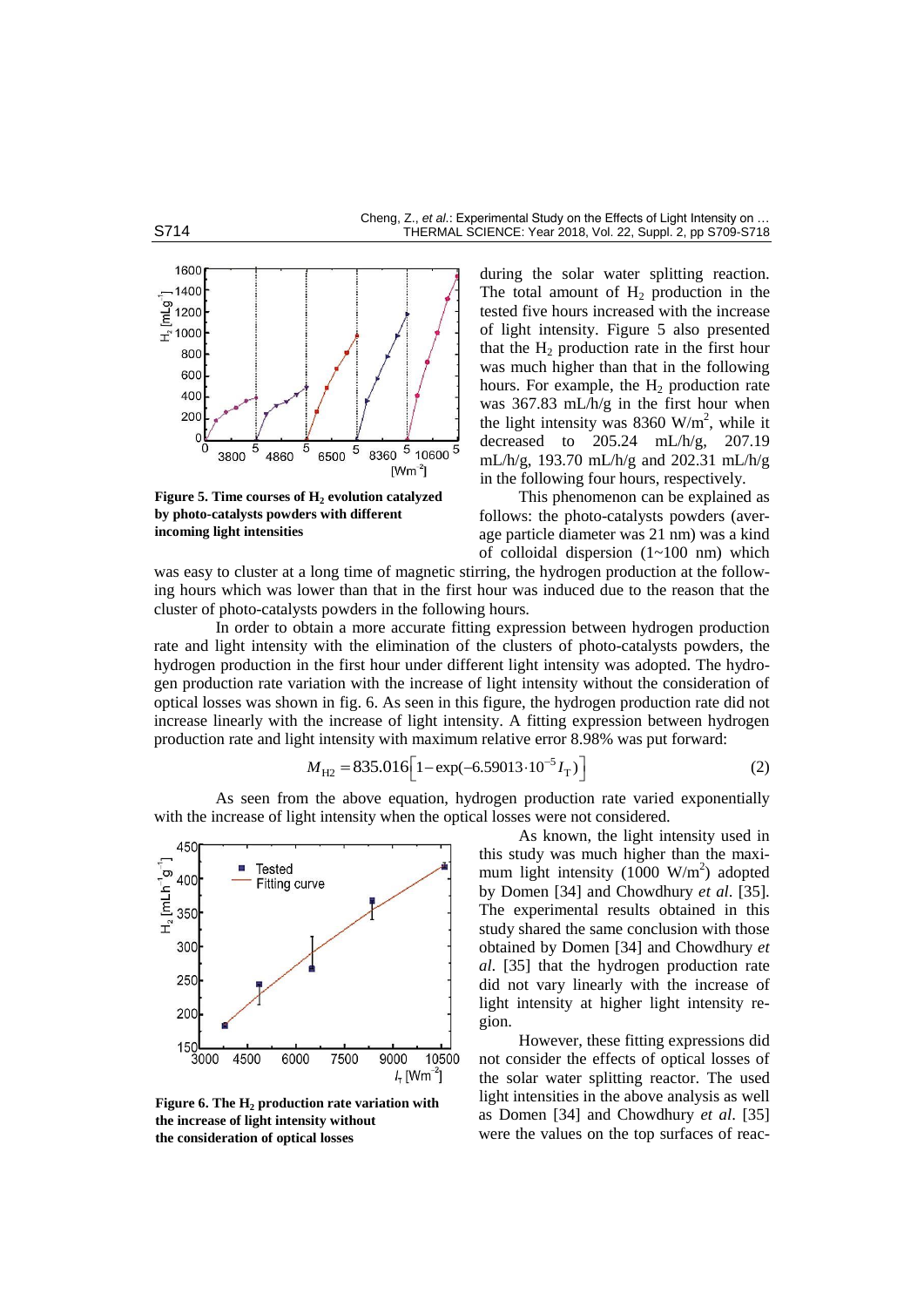tor, but not the values absorbed by the solution containing photo-catalysts powders. Therefore, an effective light intensity was put forward in this study to accurately express the light intensity absorbed by the solutions. The definition of effective light intensity was expressed:<br> $I = \frac{I_T A_T - I_B A_B - 0.5(I_{S-L} + I_{S-R})A_S}{I}$ 

$$
I_{\rm E} = \frac{I_{\rm T}A_{\rm T} - I_{\rm B}A_{\rm B} - 0.5(I_{\rm S-L} + I_{\rm S-R})A_{\rm S}}{A_{\rm T}}
$$
(3)

where the symbols  $I_T$ ,  $I_B$ ,  $I_{S-L}$ , and  $I_{S-R}$  delegated the light intensities on the top surface, bottom surface, left side surface, and right side surface of the solar water splitting reactor, respec-

tively. The variations of effective light intensity with the increase of the current of Xenon light source were also listed in tab. 1.

The hydrogen production rate variation with the change of effective light intensity was shown in fig. 7, which had considered the optical losses of the solar water splitting reactor. As seen in this figure, the hydrogen production rate increased almost linearly with the increase of effective light intensity at higher light intensity region. A revised fitting expression between hydrogen production rate and effective light intensity with maximum relative error 7.08% was put forward:



**Figure 7. The H<sup>2</sup> production rate variation with the increase of effective light intensity**

$$
M_{\text{H2}} = 59.20238 + 0.03922 I_{\text{E}} \tag{4}
$$

Based on the previous studies, it can be concluded that the previous expression of hydrogen production rate variation with light intensity deviated from the intrinsically tendency if the optical losses of solar water splitting reactor were not considered.

### *Full-spectrum solar-to-hydrogen conversion efficiency analysis*

As illustrated in eq. (1) previously, the conventional definition of full-spectrum solar-to-hydrogen ECE for hydrogen production from solar water splitting omitted the optical losses of reactor. Therefore, an improved definition of full-spectrum solar-to-hydrogen ECE for solutions containing photo-catalysts powders,  $E<sub>cata</sub>$ , was put forward as eq. (2), which can be more accurate to evaluate the full-spectrum solar-to-hydrogen conversion efficiency of photo-catalysts powders:

$$
E_{\text{cata}} = \frac{\Delta G_{\text{H}_2}^0 R_{\text{H}_2}}{I_{\text{T}} A_{\text{T}} - I_{\text{B}} A_{\text{B}} - 0.5 (I_{\text{S-L}} + I_{\text{S-R}}) A_{\text{S}}}
$$
(5)

where, the term  $I_T A_T$  delegated the total incoming solar energy, and the term  $I_B A_B$  denoted the optical losses from the bottom surface of reactor, and the term  $0.5(I_{S-L} + I_{S-R})$  denoted the optical losses from the side surface of reactor.

Although the production rate in the unit of mL/h/g was high, the amount of total hydrogen production was relative low due to the photo-catalysts powders used in this study was very low (0.01 g). Therefore, the dimensionless full-spectrum solar-to-hydrogen ECE, *E*dim = *E*/*E*reac–10A was adopted to analyze the effects of optical losses on solar-to-hydrogen ECE. Figure 8 presented the variation of dimensionless full-spectrum solar-to-hydrogen ECE with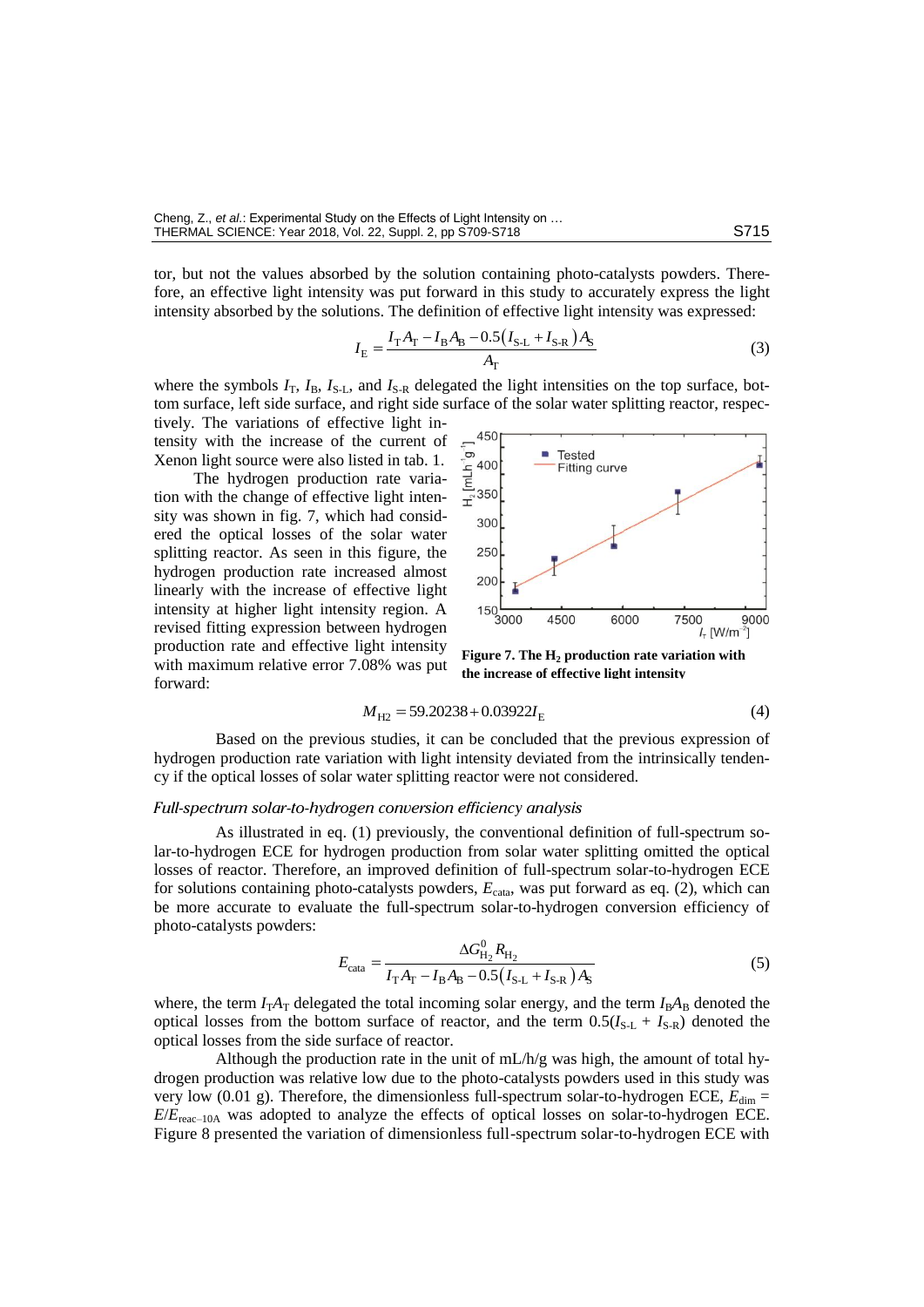#### Cheng, Z., *et al*.: Experimental Study on the Effects of Light Intensity on … S716 **THERMAL SCIENCE: Year 2018, Vol. 22, Suppl. 2, pp S709-S718**



**Figure 8. Variations of dimensionless full-spectrum solar-to-hydrogen energy conversion efficiency** 

different light intensities under 300 W Xenon light source irradiation. As seen in this figure, the whole tendency of solar-tohydrogen ECE decreased with the increase of light intensity. For example, the dimensionless full-spectrum solar-to-hydrogen ECE with the consideration of optical losses under  $I_T = 10600$  W/m<sup>2</sup> was 10% lower than that under  $I_T = 3800$  W/m<sup>2</sup>. Besides, the dimensionless full-spectrumsolar-to-hydrogen ECE was at least 10% lower than that with the consideration of optical losses. Take  $I_T$  = 10600 W/m<sup>2</sup> as an example, the dimensionless full-spectrum solar-to-hydrogen ECE without the consideration of optical losses

was 81.78%, whereas the real dimensionless full-spectrum solar-to-hydrogen ECE for solutions containing photo-catalysts powders was 92.77%.

# **Conclusions**

An elaborate experimental test rig was designed and established with self-controlled temperature system and ultrasonic system. The effects of light intensity on the reaction rate of hydrogen production from solar water splitting were experimentally investigated with the consideration of optical losses, reaction temperature and photo-catalysts powder cluster. Besides, a revised expression of full-spectrum solar-to-hydrogen ECE with the consideration of optical losses was also put forward, which can be more accurate to evaluate the full-spectrum solar-to-hydrogen energy of photo-catalysts powders. The following conclusions can be drawn as follows.

- Hydrogen production rate grew exponential with the increase of the incoming light intensity at higher light intensity region when the optical losses of solar water splitting reactor were not considered.
- When the optical losses of solar water splitting reactor were considered, hydrogen production rate increased linearly with the increase of effective light intensity even at high light intensity region.
- The full-spectrum solar-to-hydrogen ECE of solar water splitting reactor was at least 10% lower than that of photo-catalysts powders.

#### **Acknowledgment**

This work is supported by the National Natural Science Foundation of China (No. 51676061) and the fundamental research funds for the central universities (HIT. NSRIF. 201706).

#### **References**

- [1] Fatih, Y., *et al*., A Review of Solar Based Hydrogen Production Methods, *Renewable Sustainable Energy Reviews*, *56* (2016), Apr., pp. 171-178
- [2] Mao, Q. J., *et al*., Recent Developments in Geometrical Configurations of Thermal Energy Storage for Concentrating Solar Power Plant, *Renewable Sustainable Energy Reviews, 59* (2016), June, pp. 320-327
- [3] Wang, Y. M., *et al*., Experimental and *in-situ* Estimation on Hydrogen and Methane Emission from Spontaneous Gasification in Coal Fire, *International Journal of Hydrogen Energy, 42* (2017), 29, pp. 18728-18733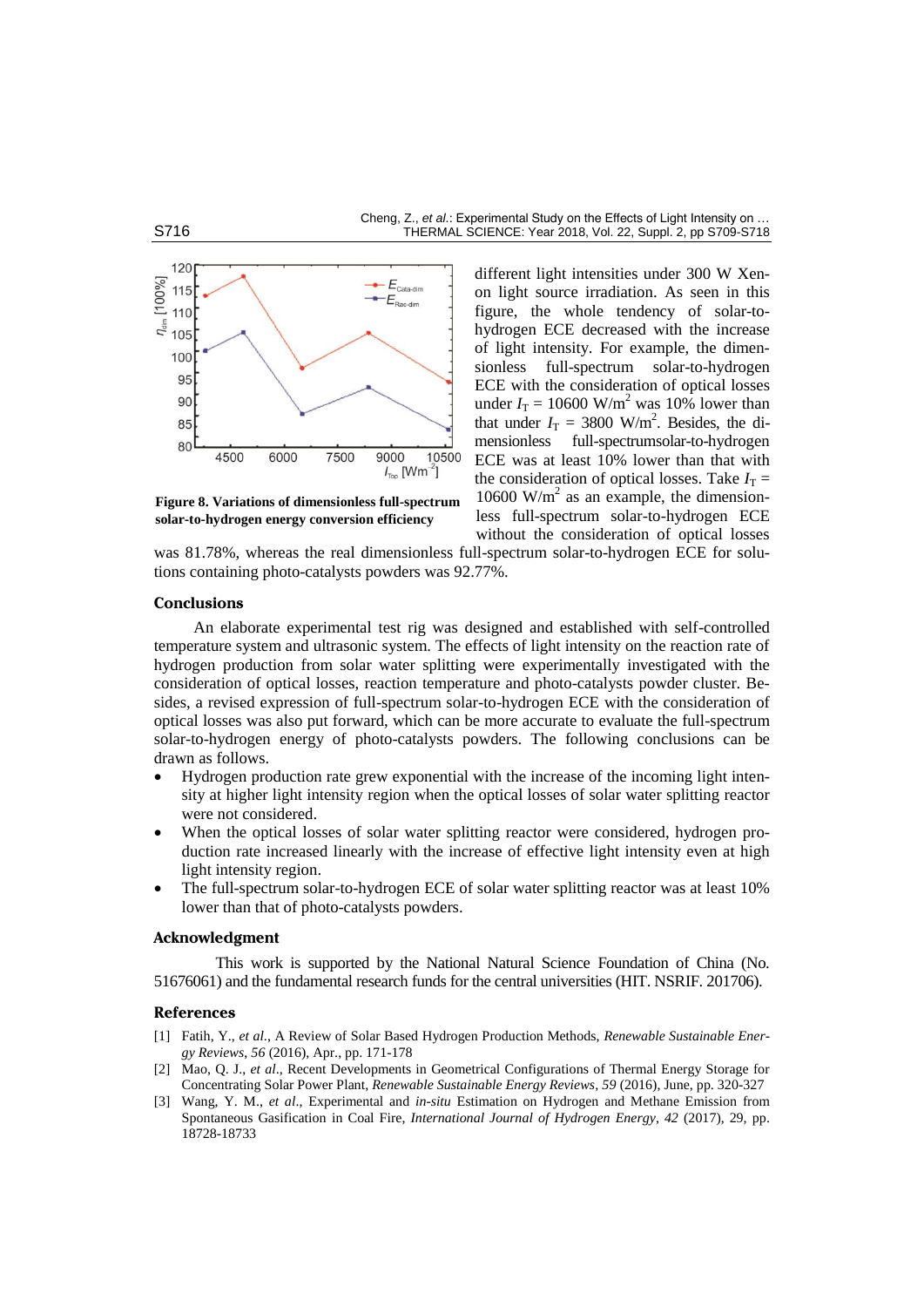- [4] Wang, K., *et al*., Multi-Objective Optimization of the Solar Absorptivity Distribution Inside a Cavity Solar Receiver for Solar Power Towers, *Solar Energy, 158* (2017), Dec., pp. 247-258
- [5] Mwesigye, A., *et al*., Thermodynamic Optimization of the Performance of a Parabolic trough Receiver Using Synthetic Oil-Al<sub>2</sub>O<sub>3</sub> Nanofluid, *Applied Energy, 156* (2015), July, pp. 398-412
- [6] Li, D., *et al*., Optical Performance of Single and Double Glazing Units in the Wavelength 337–900 nm, *Solar Energy, 122* (2015), Dec., pp. 1091-1099
- [7] Zhang, X. L., *et al.*, Performance Assessment of CO<sub>2</sub> Capture with Calcination Carbonation Reaction Process Driven by Coal and Concentrated Solar Power, *Applied Thermal Engineering, 70* (2014), 1, pp. 13-24
- [8] Jin, H., *et al*., [Hydrogen Production by Coal Gasification in Supercritical Water with a](http://www.sciencedirect.com/science/article/pii/S0360319910001709) Fluidized Bed [Reactor,](http://www.sciencedirect.com/science/article/pii/S0360319910001709) *International Journal Hydrogen Energy, 35* (2010), 13, pp. 7151-7160
- [9] Zhao, Y., *et al*., Recent Advance on Engineering Titanium Dioxide Nanotubes for Photochemical and Photoelectrochemical Water Splitting, *Nano Energy, 30* (2016), Dec., pp. 728-744
- [10] Liu, Q. B., *et al*., Experimental Investigation of Hydrogen Production Integrated Methanol Steam Reforming with Middle-Temperature Solar Thermal Energy, *Applied Energy, 86* (2009), 2, pp. 155-162
- [11] Wang, K., *et al*., Experimental Study on a Coiled Tube Solar Receiver under Variable Solar Radiation Condition, *Solar Energy, 122* (2015), Dec., pp. 1080-1090
- [12] An, W., *et al*., Analysis of a Temperature Dependent Optical Window for Nanofluid-Based Spectral Splitting in PV/T Power Generation Applications, *Energy Conversion and Management, 151* (2017), Nov., pp. 23-31
- [13] Carol, A. B., *et al*., Acid Acceleration of Hydrogen Generation Using Seawater as a Reactant, *International Journal Hydrogen Energy, 41* (2016), 40, pp. 17761-17770
- [14] Evangelos, B., *et al*., Optimum Design of a Solar Ejector Refrigeration System for Various Operating Scenarios, *Energy Conversion And Management, 154* (2017), Dec., 15, pp. 11-24
- [15] Qiu, Y., *et al*., Study on Optical and Thermal Performance of a Linear Fresnel Solar Reflector Using Molten Salt as HTF with MCRT and FVM Methods, *Applied Energy, 146* (2015), May, pp. 162-173
- [16] Cheng, Z. D., *et al*., A New Modeling Method and Unified Code with MCRT for Concentrating Solar Collectors and its Applications, *Applied Energy, 101* (2013), Jan., pp. 686-698
- [17] Khanna, S., *et al*., Analytical Expression for Circumferential and Axial Distribution of Absorbed Flux on a Bent Absorber Tube of Solar Parabolic trough Concentrator, *Solar Energy, 92* (2013), June, pp. 26-40
- [18] Levalley, T. L., *et al*., Development of Catalysts for Hydrogen Production through the Integration of Steam Reforming of Methane and High Temperature Water Gas Shift, *Energy, 90* (2015), Part 1, pp. 748-758
- [19] Yu, J. G., *et al.*, Hydrogen Production by Photocatalytic Water Splitting over Pt/TiO<sub>2</sub> Nanosheets with Exposed (001) Facets, *Journal of Physical Chemistry C, 114* (2010), 30, pp.13118-13125
- [20] Fujishima, A., *et al*., Electrochemical Photolysis of Water at a Semiconductor Electrode, *Nature 238* (1972), July, pp. 37-38
- [21] Ahmad, H., *et al*., Hydrogen from Photo-Catalytic Water Splitting Process: A Review, *Renewable Sustainable Energy Reviews, 43* (2015), Mar., pp. 599-610
- [22] Liu, S. H., *et al.*, One-Step Fabrication of N-Doped Mesoporous TiO<sub>2</sub> Nanoparticles by Self-Assembly for Photocatalytic Water Splitting under Visible Light, *Applied Energy, 100* (2012), Dec., pp.148-154
- [23] Yan, L., *et al*., Crystalline Phase-Dependent Photocatalytic Water Splitting for Hydrogen Generation on KNbO<sup>3</sup> Submicro-Crystals, *International Journal Hydrogen Energy, 38* (2013), 9, pp. 3554-3561
- [24] Ismail, A., *et al*., Photochemical Splitting of Water for Hydrogen Production by Photocatalysis: A Review, *Solar Energy Materials and Solar Cells, 128* (2014), Sept., pp. 85-101
- [25] Zhang, X. H., *et al.*, A Simplified Method for Synthesis of Band-Structure-Controlled (Culn)<sub>x</sub>Zn2<sub>(1-x)</sub>S<sub>2</sub> Solid Solution Photo Catalysts with High Activity of Photocatalytic  $H_2$  Evolution under Visible-Light Irradiation, *International Journal Hydrogen Energy, 35* (2010), 8, pp. 3313-3321
- [26] Liu, C., *et al*., A Fully Integrated Nanosystem of Semiconductor Nanowires for Direct Solar Water Splitting, *Nano Letters, 13* (2013), 6, pp. 2989-2992
- [27] Houlihan, J. F., *et al*., Improved Solar Energy Conversion Efficiencies for the Photocatalytic Production of Hydrogen Via TiO<sup>2</sup> Semiconductor Electrodes, *Materials Research Bulletin, 11* (1976), 9, pp. 1191- 1197